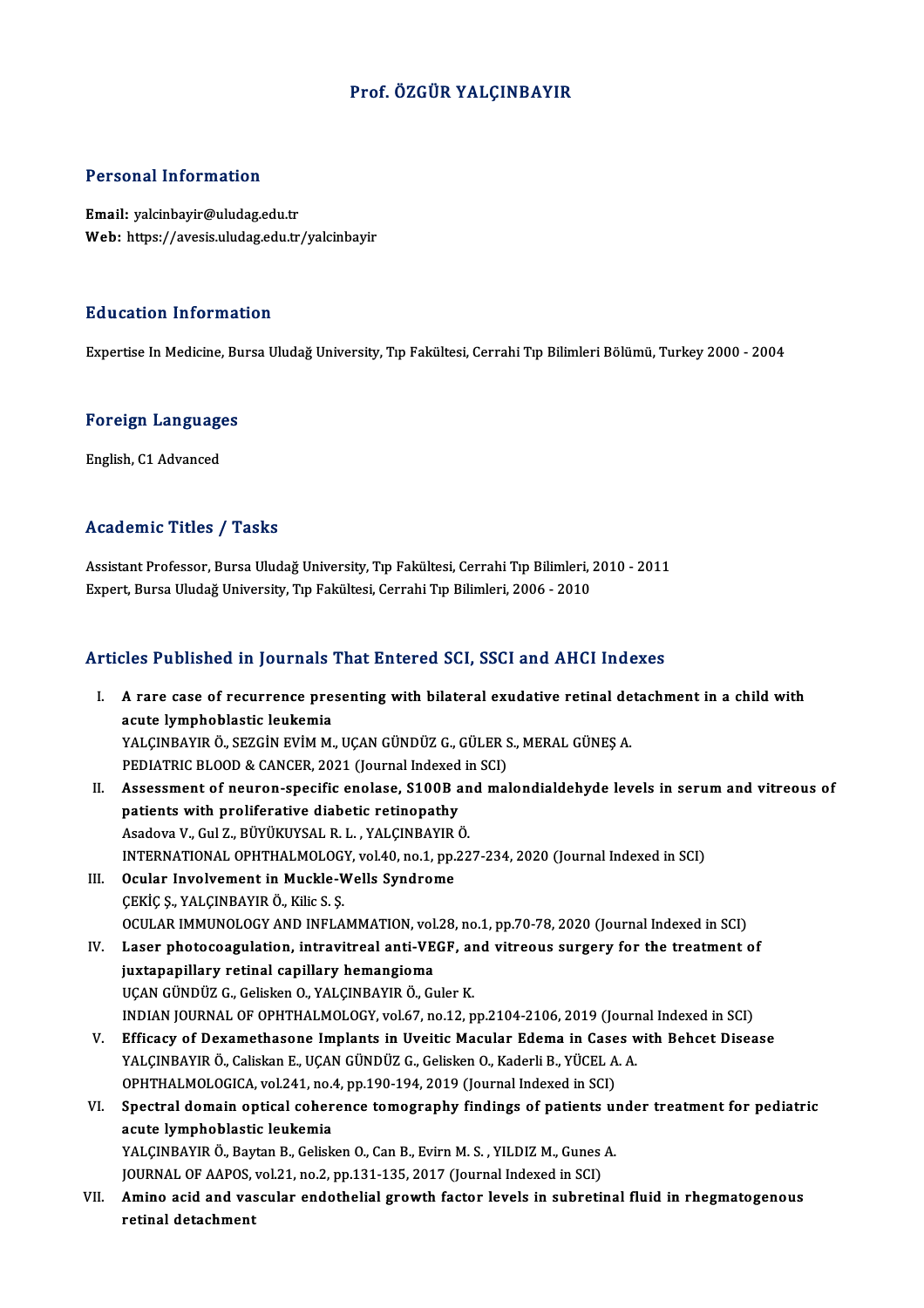YALÇINBAYIR Ö., BÜYÜKUYSAL R. L., Gelisken O., Buyukuysal C., Can B. YALÇINBAYIR Ö., BÜYÜKUYSAL R. L. , Gelisken O., Buyukuysal C., Can B.<br>MOLECULAR VISION, vol.20, pp.1357-1365, 2014 (Journal Indexed in SCI)<br>CORRELATION OF SREGTRAL DOMAIN ORTICAL COUERENCE TOMA

- VIII. CORRELATION OF SPECTRAL DOMAIN OPTICAL COHERENCE TOMOGRAPHY FINDINGS AND VISUAL<br>ACUITY IN CENTRAL SEROUS CHORIORETINOPATHY MOLECULAR VISION, vol.20, pp.1357-1365, 2014 (Journal I<br>CORRELATION OF SPECTRAL DOMAIN OPTICAL COHI<br>ACUITY IN CENTRAL SEROUS CHORIORETINOPATHY<br>Volumbour Ö. Coligion O. Altara Budak B. Özkara G. Carik Yalçınbayır Ö., Gelisken O., Akova-Budak B., Özkaya G., Cevik S. G., Yücel A. A. ACUITY IN CENTRAL SEROUS CHORIORETINOPATHY<br>Yalçınbayır Ö., Gelisken O., Akova-Budak B., Özkaya G., Cevik S. G. , Yücel A. A.<br>RETINA-THE JOURNAL OF RETINAL AND VITREOUS DISEASES, vol.34, no.4, pp.705-712, 2014 (Journal Inde Yalçı<br>RETI<br>SCI)<br>Cam RETINA-THE JOURNAL OF RETINAL AND VITREOUS DISEASES, vol.34, no<br>SCI)<br>IX. Complications of Intravitreal Dexhametasone Implant Injections<br>Expans S.A. Enderli B. Asadova V. Volembour Ö. Vüsal A.A.
	- SCI)<br>IX. Complications of Intravitreal Dexhametasone Implant Injections<br>Kivanç S.A., Kaderli B., Asadova V., Yalçınbayır Ö., Yücel A.A. OPHTHALMOLOGICA, vol.232, pp.70-71, 2014 (Journal Indexed in SCI) Kıvanç S. A. , Kaderli B., Asadova V., Yalçınbayır Ö., Yücel A. A.<br>OPHTHALMOLOGICA, vol.232, pp.70-71, 2014 (Journal Indexed in SCI)<br>X. S100b Protein Levels in Subretinal Fluid in Rhegmatogenous Retinal Detachment<br>Volambay

Yalçınbayır Ö., Büyükuysal R. L. , Akova-Budak B., Gelisken O.<br>CURRENT EYE RESEARCH, vol.37, no.11, pp.1030-1035, 2012 (Journal Indexed in SCI) S100b Protein Levels in Subretinal Fluid in Rhegmatogenous Retinal Detach<br>Yalçınbayır Ö., Büyükuysal R. L. , Akova-Budak B., Gelisken O.<br>CURRENT EYE RESEARCH, vol.37, no.11, pp.1030-1035, 2012 (Journal Indexed in SCI)<br>Intr Yalçınbayır Ö., Büyükuysal R. L. , Akova-Budak B., Gelisken O.<br>CURRENT EYE RESEARCH, vol.37, no.11, pp.1030-1035, 2012 (Journal Indexed in SCI)<br>XI. Intravitreal versus Sub-Tenon Posterior Triamcinolone Injection in Bil

CURRENT EYE RE<br>Intravitreal ver:<br>Macular Edema<br>YALCINPAVIP Ö Intravitreal versus Sub-Tenon Posterior 1<br>Macular Edema<br>YALÇINBAYIR Ö., Gelisken O., Kaderli B., Avci R.<br>OPHTHALMOLOCICA vel 225 no 4 nn 222 223 Macular Edema<br>YALÇINBAYIR Ö., Gelisken O., Kaderli B., Avci R.<br>OPHTHALMOLOGICA, vol.225, no.4, pp.222-227, 2011 (Journal Indexed in SCI)

XII. Anatomical and the refractive outcomes in the eyes undergoing laser photocoagulation for OPHTHALMOLOGICA, vol.225, no.4, pp.222-227, 2011 (Journal Indexed in SCI)<br>Anatomical and the refractive outcomes in the eyes undergoing laser photocoagulation for<br>retinopathy of prematurity Laser tedavisi yapilan prematüre Anatomical and the re<br>retinopathy of premat<br>fonksiyonel sonuçlari<br><sup>VII DIZ</sup> M. ÖZMEN A.T retinopathy of prematurity Laser tedavisi yapilan prematüre retinopatili o<br>fonksiyonel sonuçlari<br>YILDIZ M., ÖZMEN A.T. , Ayvaz A.T. , YALÇINBAYIR Ö., Kaderli B., Avci R., Gelişken Ö.<br>Cuncel Bediatri vel 7, no.2, np.62, 67,

fonksiyonel sonuçlari<br>YILDIZ M., ÖZMEN A. T. , Ayvaz A. T. , YALÇINBAYIR Ö., Kaderli B., Avci R., Gelişken Ö.<br>Guncel Pediatri, vol.7, no.2, pp.62-67, 2009 (Journal Indexed in SCI Expanded) YILDIZ M., ÖZMEN A. T. , Ayvaz A. T. , YALÇINBAYIR Ö., Kaderli B., Avci R., G. Guncel Pediatri, vol.7, no.2, pp.62-67, 2009 (Journal Indexed in SCI Expand<br>XIII. Unilateral Optic Neuritis in a Case of Herpes Zoster Ophthalm

Guncel Pediatri, vol.7, no.2, pp.62-67, 20<br>Unilateral Optic Neuritis in a Case of<br>YALÇINBAYIR Ö., Gelisken O., YILMAZ E.<br>NEUPO OPTILALMOLOCY vol.33, no.6. YALÇINBAYIR Ö., Gelisken O., YILMAZ E.<br>NEURO-OPHTHALMOLOGY, vol.33, no.6, pp.339-342, 2009 (Journal Indexed in SCI)

#### Articles Published in Other Journals

- rticles Published in Other Journals<br>I. Evaluation of Fundoscopic Abnormalities in Patients with Coronary Artery Disease<br>DOČAN T. KALCIK M. VETIM M. VALCINPAVIR Ö. REKAR L. CELİK O. SERDAR O. A. SES 1 desisited in Other Journals<br>Evaluation of Fundoscopic Abnormalities in Patients with Coronary Artery<br>DOĞAN T., KALÇIK M., YETİM M., YALÇINBAYIR Ö., BEKAR L., ÇELİK O., SERDAR O. A.<br>Middle Plack See Journal of Health DOĞAN T., KALÇIK M., YETİM M., YALÇINBAYIR Ö., BEKAR L., ÇELİK O., SERDAR O. A.<br>Middle Black Sea Journal of Health Science, vol.5, no.1, pp.26-32, 2019 (Other Refereed National Journals) DOĞAN T., KALÇIK M., YETİM M., YALÇINBAYIR Ö., BEKAR L., ÇELİK O., SERDAR O. A.<br>Middle Black Sea Journal of Health Science, vol.5, no.1, pp.26-32, 2019 (Other Refere<br>II. RETINAL METASTASIS FROM SQUAMOUS CELL CARCINOMA OF T Middle Black Sea Journal of Health Science, vol.5, 1<br>RETINAL METASTASIS FROM SQUAMOUS CE<br>YALÇINBAYIR Ö., Gelişken Ö., ŞEN F., Yaşar s., F A.<br>Retinal Cases Brief Benerts vol.13, no.3, nn.141.1
- YALÇINBAYIR Ö., Gelişken Ö., ŞEN F., Yaşar s., F A.<br>Retinal Cases Brief Reports, vol.13, no.2, pp.141-144, 2019 (Refereed Journals of Other Institutions) YALÇINBAYIR Ö., Gelişken Ö., ŞEN F., Yaşar s., F A.<br>Retinal Cases Brief Reports, vol.13, no.2, pp.141-144, 2019 (Refereed Journals of Other Institutions)<br>III. Behçet Hastalığı Dışındaki Sebeplerle Oluşan Non-Enfeksiyöz Pos
- Retinal Cases Brief Reports, vol.13, no.2, pp.141-14<br>Behçet Hastalığı Dışındaki Sebeplerle Oluşan<br>Ödeminde Deksametazon İmplantın Etkinliği.<br>VALCINRAVIR Ö. CALISKAN E. CELİSKEN Ö. RİCAL Behçet Hastalığı Dışındaki Sebeplerle Oluşan Non-Enfeksiyöz Posterior Üveite Sekonde:<br>Ödeminde Deksametazon İmplantın Etkinliği.<br>YALÇINBAYIR Ö., ÇALIŞKAN E., GELİŞKEN Ö., RİGAN M., UÇAN GÜNDÜZ G., KADERLİ B., YÜCEL A. A.<br>U Ödeminde Deksametazon İmplantın Etkinliği.<br>YALÇINBAYIR Ö., ÇALIŞKAN E., GELİŞKEN Ö., RİGAN M., UÇAN GÜNDÜZ G., KADERLİ B., YÜCEL A. A.<br>Uludağ Üniversitesi Tıp Fakültesi Dergisi, vol.44, no.1, pp.1-5, 2018 (Other Refereed N
- YALÇINBAYIR Ö., ÇALIŞKAN E., GELİŞKEN Ö., RİGAN M., UÇAN GÜNDÜZ G., I<br>Uludağ Üniversitesi Tıp Fakültesi Dergisi, vol.44, no.1, pp.1-5, 2018 (Other I<br>IV. Behçet hastalığına bağlı üveitte yeni geliştirilmekte olan tedaviler<br> Uludağ Üniversitesi Tıp Fakültesi Dergisi, vol.44, no.<br>Behçet hastalığına bağlı üveitte yeni geliştirili<br>UÇAN GÜNDÜZ G., GÜLLÜLÜ Z. Z. , YALÇINBAYIR Ö.<br>CÜNCEL PETİNA .vol.2 no.4 np.271, 275, 2019 (Oth Behçet hastalığına bağlı üveitte yeni geliştirilmekte olan tedaviler<br>UÇAN GÜNDÜZ G., GÜLLÜLÜ Z. Z. , YALÇINBAYIR Ö.<br>GÜNCEL RETİNA, vol.2, no.4, pp.371-375, 2018 (Other Refereed National Journals)<br>Investigation of Betinel M UÇAN GÜNDÜZ G., GÜLLÜLÜ Z. Z. , YALÇINBAYIR Ö.<br>GÜNCEL RETİNA, vol.2, no.4, pp.371-375, 2018 (Other Refereed National Journals)<br>V. Investigation of Retinal MicrovascularFindings in patients with Coronary ArteryDisease<br>D
- GÜNCEL RETİNA, vol.2, no.4, pp.371-375, 2018 (Other Refere<br>Investigation of Retinal MicrovascularFindings in pati<br>DOĞAN T., SERDAR O.A., BOLCA TOPAL N., YALÇINBAYIR Ö. Investigation of Retinal MicrovascularFindings in patients with C<br>DOĞAN T., SERDAR O. A. , BOLCA TOPAL N., YALÇINBAYIR Ö.<br>J Cardiol Cardiovasc Med, 2017 (Refereed Journals of Other Institutions)<br>Arka sesment iles selinum s
- VI. Arka segment ilaç salınım sistemleri<br>YALCINBAYIR Ö. J Cardiol Cardiov<br><mark>Arka segment i</mark><br>YALÇINBAYIR Ö.<br><sup>Ratina Vitrava <sup>2</sup></sup> Retina-Vitreus, 2017 (Other Refereed National Journals)
- YALÇINBAYIR Ö.<br>Retina-Vitreus, 2017 (Other Refereed National Journals)<br>VII. Retinal metastasis from squamous cell carcinoma of the lung: a case presentation<br>VALCINBAYIR Ö. CELİSKEN Ö. VASAR S. ALİZARECAN E Retina-Vitreus, 2017 (Other Refereed National Journals)<br>Retinal metastasis from squamous cell carcinoma c<br>YALÇINBAYIR Ö., GELİŞKEN Ö., YAŞAR S., ALİZADEGAN F.<br>Retinal Casse Prief Benerts, 2017 (Refereed Journals of C Retinal metastasis from squamous cell carcinoma of the lung: a ca<br>YALÇINBAYIR Ö., GELİŞKEN Ö., YAŞAR S., ALİZADEGAN F.<br>Retinal Cases Brief Reports, 2017 (Refereed Journals of Other Institutions)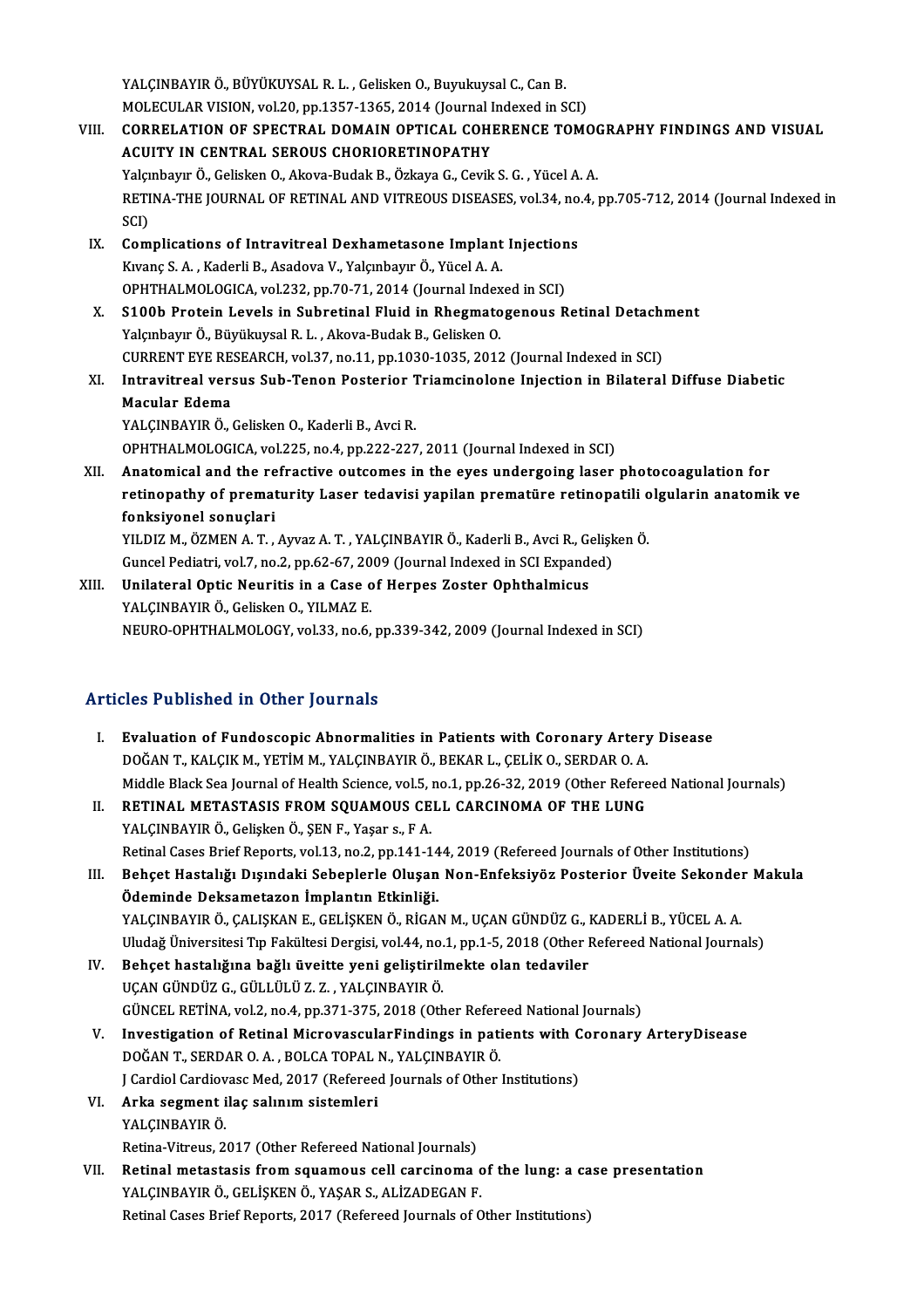- VIII. Göz İçi Yabancı Cisim ile Oluşan Göz YaralanmalarındaPrognostik Faktörler<br>VALCINPAVIR Ö CİCEKS KADERLİ R CELİSKEN Ö AVÇLR YÜCELA A Göz İçi Yabancı Cisim ile Oluşan Göz YaralanmalarındaPrognostik<br>YALÇINBAYIR Ö., ÇİÇEK S., KADERLİ B., GELİŞKEN Ö., AVCI R., YÜCEL A. A.<br>Uludeğ Üniversitesi Eın Fakültesi Dergisi (Uludeğ Medisel Jeurnal), 2017 ( Göz İçi Yabancı Cisim ile Oluşan Göz YaralanmalarındaPrognostik Faktörler<br>YALÇINBAYIR Ö., ÇİÇEK S., KADERLİ B., GELİŞKEN Ö., AVCI R., YÜCEL A. A.<br>Uludağ Üniversitesi Tıp Fakültesi Dergisi (Uludağ Medical Journal), 2017 (Ot YALÇINBAYIR Ö., ÇİÇEK S., KADERLİ B., GELİŞKEN Ö., AVCI R., YÜCEL A. A.<br>Uludağ Üniversitesi Tıp Fakültesi Dergisi (Uludağ Medical Journal), 2017 (Other Refereed National Journals)<br>IX. Diabetes Mellitus Hastalarında Sosyoek
- Uludağ Üniversitesi Tıp Fakültesi Dergisi (Uludağ Medical Journal), 2017 (Other Refere<br>Diabetes Mellitus Hastalarında Sosyoekonomik Durumun Diyabetik Retinopa<br>Toka F., Kaderli B., Gelişken Ö., Kıvanç S.A. , Yıldız M., Yüce Diabetes Mellitus Hastalarında Sosyoekonomik Durumun Diyabetik Retinopati Gelişimine E<br>Toka F., Kaderli B., Gelişken Ö., Kıvanç S. A. , Yıldız M., Yücel A. A. , Yalçınbayır Ö., Avcı R.<br>Uludağ Üniversitesi Tıp Fakültesi Der Toka F., Kaderli B., Gelişken Ö., Kıvanç S. A. , Yıldız M., Yücel A. A. , Yalçınbayır Ö., Avcı<br>Uludağ Üniversitesi Tıp Fakültesi Dergisi, vol.40, no.1, pp.1-6, 2014 (Other Refereed<br>X. Herpes zoster ophthalmicus and lateral
- Uludağ Üniversitesi Tıp Fakültesi Dergisi, vol.40, no<br>Herpes zoster ophthalmicus and lateral rectu<br>YALÇINBAYIR Ö., YILDIZ M., Gunduz G., Gelisken O.<br>Case Benerts in Ophthalmalegy vol.2, no.2, np.323 YALÇINBAYIR Ö., YILDIZ M., Gunduz G., Gelisken O.<br>Case Reports in Ophthalmology, vol.2, no.3, pp.333-337, 2011 (Refereed Journals of Other Institutions) YALÇINBAYIR Ö., YILDIZ M., Gunduz G., Gelisken O.<br>Case Reports in Ophthalmology, vol.2, no.3, pp.333-337, 2011 (Refereed Journals of Other Instit<br>XI. Sino orbital fistüllerin cerrahi onarımı İki aşamalı mukokutanöz transpo
- Case Reports in Ophthalmology, vol.2, no.3, pp.333-<br>Sino orbital fistüllerin cerrahi onarımı İki aşa<br>Yazıcı B., Yalçınbayır Ö., Akova Budak B., Salkaya M.<br>TÜRK OFTALMOLOU GAZETESİ vol.25 no.2, nn.171 Sino orbital fistüllerin cerrahi onarımı İki aşamalı mukokutanöz transpozisyon flebi<br>Yazıcı B., Yalçınbayır Ö., Akova Budak B., Salkaya M.<br>TÜRK OFTALMOLOJİ GAZETESİ, vol.35, no.2, pp.171-176, 2005 (Other Refereed National

### 10kk of TALMOLOJI GAZ<br>Books & Book Chapters ooks & Book (<br>I. GÖZ ATLASI<br>Ömen A T. V

tə & Bəəsr Ənapters<br>GÖZ ATLASI<br>Özmen A. T. , Yücel A. A. , Yazıcı B., Baykara M., Kaderli B., Yalçınbayır Ö., Yıldız M., Akova Budak B.<br>ROZİTİE MATRAAÇU IK. Ankana 2013 GÖZ ATLASI<br>Özmen A. T. , Yücel A. A. , Yazıcı B., Bayl<br>POZİTİF MATBAACILIK, Ankara, 2013

# POZITIF MATBAACILIK, Ankara, 2013<br>Refereed Congress / Symposium Publications in Proceedings

efereed Congress / Symposium Publications in Proceedings<br>I. Arka segment travmalarında büyük hacimli göziçi yabancı cisimlerin klinik ve görsel sonuçlara olan<br>Atkisi reed<br>Arka s<br>etkisi. etkisi.<br>UÇAN GÜNDÜZ G., YALÇINBAYIR Ö., GÜLLÜLÜ Z. Z.

TOD53.UlusalKOngresi,Turkey,6 -10November 2019

- UÇAN GÜNDÜZ G., YALÇINBAYIR Ö., GÜLLÜLÜ Z. Z.<br>TOD 53. Ulusal KOngresi, Turkey, 6 10 November 2019<br>II. Sempatik oftalmi tanılı hastalarda klini özellikler ve immunsupresif tedavi sonuçları.<br>UCAN CÜNDÜZ C. YALGNRAYIR Ö. TOD 53. Ulusal KOngresi, Turkey, 6<br>Sempatik oftalmi tanılı hastalar<br>UÇAN GÜNDÜZ G., YALÇINBAYIR Ö.<br>TOD 42. Pehar Semperrumu, Turke Sempatik oftalmi tanılı hastalarda klini özellikler<br>UÇAN GÜNDÜZ G., YALÇINBAYIR Ö.<br>TOD 42. Bahar Sempozyumu, Turkey, 10 - 12 May 2019<br>Dishatik makula ödemi tanısıyla intravitrasl antiV
- UÇAN GÜNDÜZ G., YALÇINBAYIR Ö.<br>TOD 42. Bahar Sempozyumu, Turkey, 10 12 May 2019<br>III. Diabetik makula ödemi tanısıyla intravitreal antiVEGF ve steroid implant enjeksiyonu yapılan<br> bostelarda sareek yasam yarilari TOD 42. Bahar Sempozyumu, Turkey, 10 - 12 May 2019<br>Diabetik makula ödemi tanısıyla intravitreal antiVE(<br>hastalarda gerçek yaşam verileri - 2 yıllık sonuçlar.<br>UCAN CÜNDÜZ C. ULUTAS H.C., XALCNRAYIR Ö Diabetik makula ödemi tanısıyla intravitreal<br>hastalarda gerçek yaşam verileri - 2 yıllık so<br>UÇAN GÜNDÜZ G., ULUTAŞ H. G. , YALÇINBAYIR Ö.<br>TOD 16 Mart Samparrumu Turkay 15, 17 March hastalarda gerçek yaşam verileri - 2 yıllık sonuçlaı<br>UÇAN GÜNDÜZ G., ULUTAŞ H. G. , YALÇINBAYIR Ö.<br>TOD 16. Mart Sempozyumu, Turkey, 15 - 17 March 2019<br>Alut ontik pönopoti ön tanısıyla göz hastalıkları pe UÇAN GÜNDÜZ G., ULUTAŞ H. G. , YALÇINBAYIR Ö.<br>TOD 16. Mart Sempozyumu, Turkey, 15 - 17 March 2019<br>IV. Akut optik nöropati ön tanısıyla göz hastalıkları polikliniğine yönlendirilen hastalarda klinik<br>özellikler ve takip
- TOD 16. Mart Sempozyumu, Tur<br>Akut optik nöropati ön tanıs<br>özellikler ve takip bulguları.<br>UCAN CÜNDÜZ C. XALCINPAYU UÇANGÜNDÜZG.,YALÇINBAYIRÖ. özellikler ve takip bulguları.<br>UÇAN GÜNDÜZ G., YALÇINBAYIR Ö.<br>14. Uludağ Nöroloji Günleri, Turkey, 7 - 10 March 2019<br>Tin II makular talanijaktarili bastalarda antik kab

- UÇAN GÜNDÜZ G., YALÇINBAYIR Ö.<br>14. Uludağ Nöroloji Günleri, Turkey, 7 10 March 2019<br>V. Tip II makuler telenjiektazili hastalarda optik koherens tomografi ve takip bulgularının<br>dağarlandirilmesi 14. Uludağ Nöroloji (<br>Tip II makuler tele<br>değerlendirilmesi.<br>UCAN CÜNDÜZ C. Y Tip II makuler telenjiektazili ha<br>değerlendirilmesi.<br>UÇAN GÜNDÜZ G., YALÇINBAYIR Ö.<br>TOD 40. Ku Semnezunumu Turkey 1 değerlendirilmesi.<br>UÇAN GÜNDÜZ G., YALÇINBAYIR Ö.<br>TOD 40. Kış Sempozyumu, Turkey, 18 - 20 January 2019
	-

### UÇAN GÜNDÜZ G., YALÇINBAYIR Ö.<br>TOD 40. Kış Sempozyumu, Turkey, 18 - 20 January 2019<br>VI. Tip II makuler telenjiektazili jhastalarda optik koherens tomografi ve takip bulgularının<br>doğarlandirilmesi TOD 40. Kış Sempozy<br>Tip II makuler tele<br>değerlendirilmesi.<br>UCAN CÜNDÜZ C. Y Tip II makuler telenjiektazili jha<br>değerlendirilmesi.<br>UÇAN GÜNDÜZ G., YALÇINBAYIR Ö.<br>TOD 40. Ku Semnezzumu Turkey 1 değerlendirilmesi.<br>UÇAN GÜNDÜZ G., YALÇINBAYIR Ö.<br>TOD 40. Kış Sempozyumu, Turkey, 18 - 20 January 2019

- VII. Miyopik koroidal neovaskülarizasyonlu olgularda tedavi sonuçları TOD 40. Kış Sempozyumu, Turkey, 18 - 20 January 2019<br>Miyopik koroidal neovaskülarizasyonlu olgularda tec<br>TURGAY T., UÇAN GÜNDÜZ G., YALÇINBAYIR Ö., YÜCEL A. A.<br>TOD 52. Ulusel Konsussi Turkey, 12., 18 Nevember 2018 Miyopik koroidal neovaskülarizasyonlu olgularda t<br>TURGAY T., UÇAN GÜNDÜZ G., YALÇINBAYIR Ö., YÜCEL A. .<br>TOD 52. Ulusal Kongresi, Turkey, 13 - 18 November 2018<br>Witnoves lons luksesyonunda navs plana vitraktami
- TURGAY T., UÇAN GÜNDÜZ G., YALÇINBAYIR Ö., YÜCEL A. A.<br>TOD 52. Ulusal Kongresi, Turkey, 13 18 November 2018<br>VIII. Vitreusa lens luksasyonunda pars plana vitrektomi ve Yamane intraskleral lens fiksasyonu<br>conuclarumuz TOD 52. Ulusal<br>Vitreusa lens<br>sonuçlarımız.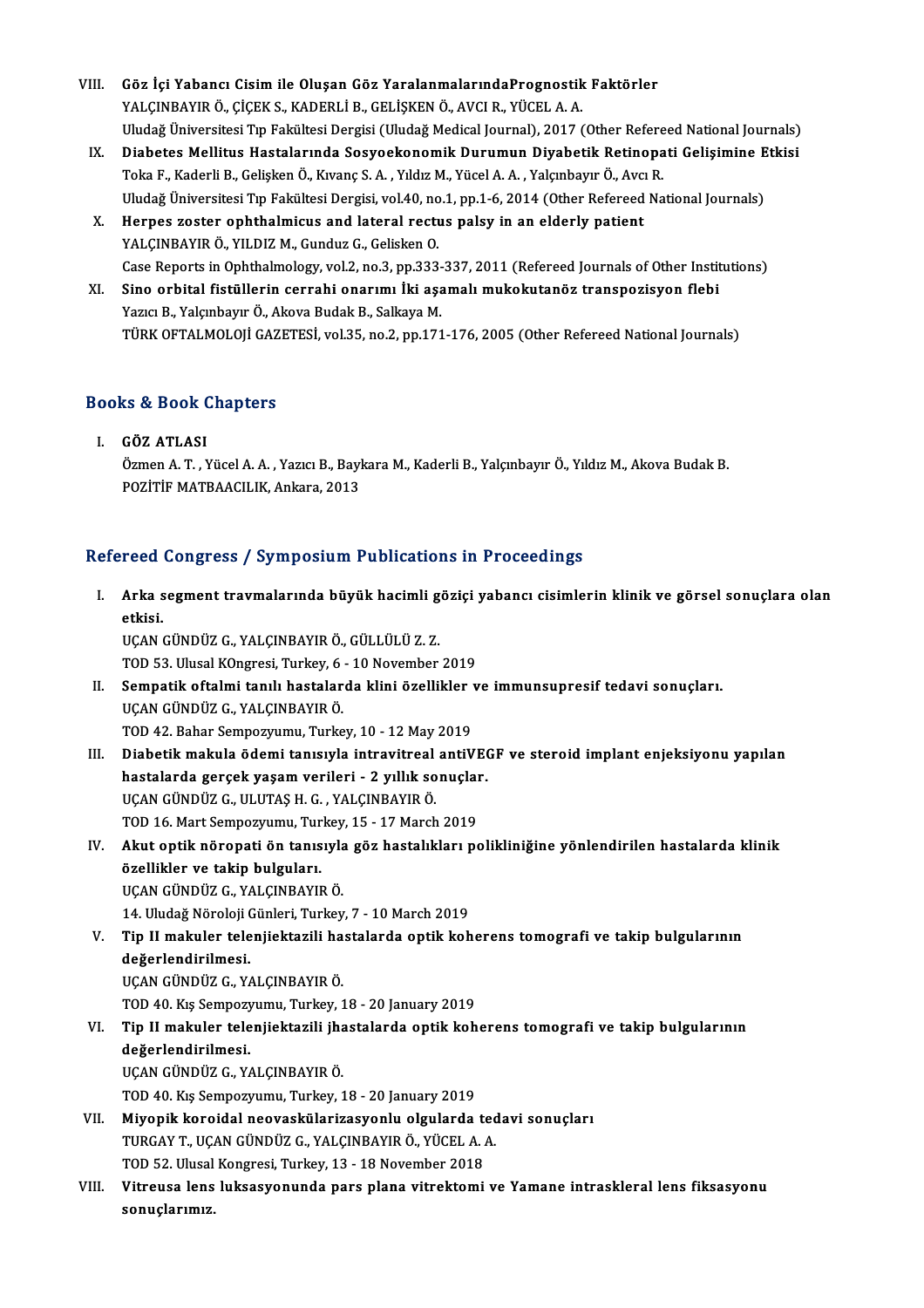YALÇINBAYIR Ö., UÇAN GÜNDÜZ G., ÇETİN A., ONARAN Z., GELİŞKEN Ö., YÜCEL A. A.<br>TOD 52. Ulusel Kangresi, Turkay, 13., 18 Navambar 2018 YALÇINBAYIR Ö., UÇAN GÜNDÜZ G., ÇETİN A., ONARAN Z.,<br>TOD 52. Ulusal Kongresi, Turkey, 13 - 18 November 2018<br>Muskla Walla Sandramu Ta pılı Hastalarının Okülar YALÇINBAYIR Ö., UÇAN GÜNDÜZ G., ÇETİN A., ONARAN Z., GELİŞKEN Ö., YÜCEL A. A.<br>TOD 52. Ulusal Kongresi, Turkey, 13 - 18 November 2018<br>IX. Muckle Wells Sendromu Ta nılı Hastalarının Oküler ve OdiyolojikDeğerlendirilmesi<br>

- TOD 52. Ulusal Kongresi, Turkey, 13 18 November 2018<br>Muckle Wells Sendromu Ta nılı Hastalarının Oküler ve OdiyolojikDeğer<br>ÇEKİÇ Ş., YALÇINBAYIR Ö., KILIÇ GÜLTEKİN S. Ş.<br>25. Ulusal Alerji ve Klinik İmmünoloji Kongresi, Tu Muckle Wells Sendromu Ta nılı Hastalarının Oküler ve OdiyolojikDeğer<br>ÇEKİÇ Ş., YALÇINBAYIR Ö., KILIÇ GÜLTEKİN S. Ş.<br>25. Ulusal Alerji ve Klinik İmmünoloji Kongresi, Turkey, 17 - 21 November 2018<br>Eve manifestations of natio X. Eye manifestations of patients with muckle-wells syndrome 25. Ulusal Alerji ve Klinik İmmünoloji<br>**Eye manifestations of patients w<br>ÇEKİÇ Ş., YALÇINBAYIR Ö., KILIÇ S. Ş.**<br>Congress of the European Asademy Congress of the European-Academy-of-Allergy-and-Clinical-Immunology, Helsinki, Finland, 17 - 21 June 2017, vol.72, pp.163-164 CEKIC S., YALCINBA<br>Congress of the Eur<br>vol.72, pp.163-164<br>RERIBARU LARY Congress of the European-Academy-of-Allergy-and-Clinical-Immunology, Helsinki, Finland, 17 - 21 June 20<br>vol.72, pp.163-164<br>XI. PERIPAPILLARY AND FOVEAL CHOROIDAL THICKNESS EVALUATION OF BETA THALASSEMIA vol.72, pp.1<br>PERIPAPIL<br>PATIENTS<br>Can P. VAL( PERIPAPILLARY AND FOVEAL CHOROIDAL THIONAL<br>PATIENTS<br>Can B., YALÇINBAYIR Ö., BAYTAN B., SEZGİN EVİM M.<br>FUROPEAN JOURNAL OF OPHTHALMOLOCY 1 - 04 M. PATIENTS<br>Can B., YALÇINBAYIR Ö., BAYTAN B., SEZGİN EVİM M.<br>EUROPEAN JOURNAL OF OPHTHALMOLOGY, 1 - 04 March 2017 Can B., YALÇINBAYIR Ö., BAYTAN B., SEZGİN EVİM M.<br>EUROPEAN JOURNAL OF OPHTHALMOLOGY, 1 - 04 March 2017<br>XII. Full vision recovery with ocular massage after retinal artery occlusion<br>KIVANC S.A., AKOVA BUDAK B. VASAR S. VALGI EUROPEAN JOURNAL OF OPHTHALMOLOGY, 1 - 04 March 2017<br>Full vision recovery with ocular massage after retinal artery ook<br>KIVANÇ S.A. , AKOVA BUDAK B., YAŞAR S., YALÇINBAYIR Ö., ÇEVİK S. G.<br>Furstina Congress 2016, 8, . 11 Sep Full vision recovery with ocular massage af<br>KIVANÇ S. A. , AKOVA BUDAK B., YAŞAR S., YALÇI<br>Euretina Congress 2016, 8 - 11 September 2016<br>The effect of devemethesene implent (Orun KIVANÇ S. A. , AKOVA BUDAK B., YAŞAR S., YALÇINBAYIR Ö., ÇEVİK S. G.<br>Euretina Congress 2016, 8 - 11 September 2016<br>XIII. The effect of dexamethasone implant (Ozurdex (R)) on anterior chamber parameters in patients<br>with Euretina Congress 2016, 8 - 11<br>The effect of dexamethasor<br>with retinal vein occlusion<br>Pudak P. KWANG S.A. Vilmar The effect of dexamethasone implant (Ozurdex (R)) on anterior chamber par<br>with retinal vein occlusion<br>Budak B., KIVANÇ S.A., Yilmaz S., Kaderli B., YALÇINBAYIR Ö., BAYKARA M., YÜCEL A.A.<br>Annual Meeting of the Association f with retinal vein occlusion<br>Budak B., KIVANÇ S. A. , Yilmaz S., Kaderli B., YALÇINBAYIR Ö., BAYKARA M., YÜCEL A. A.<br>Annual Meeting of the Association-for-Research-in-Vision-and-Ophthalmology (ARVO), Washington, United Stat Budak B., KIVANÇ S. A. , Yilmaz S., Ka<br>Annual Meeting of the Association-fo<br>Of America, 1 - 05 May 2016, vol.57<br>The effect of devemethesene im Annual Meeting of the Association-for-Research-in-Vision-and-Ophthalmology (ARVO), Washington, United St<br>Of America, 1 - 05 May 2016, vol.57<br>XIV. The effect of dexamethasone implant Ozurdex on anterior chamber parameters i Of America, 1 - 05 May 2016, vol.57<br>The effect of dexamethasone implant Ozurdex on anterior chamber parameters in patients with<br>retinal vein occlusion AKOVABUDAKB.,KIVANÇS.A. ,YILMAZ S.,KADERLİB.,YALÇINBAYIRÖ.,BAYKARAM.,YÜCELA.A. retinal vein occlusion<br>AKOVA BUDAK B., KIVANÇ S. A. , YILMAZ S., KADERLİ B., YALÇINBAYIR Ö., BAYKARA M., YÜCEL A. A.<br>The Association for Research in Vision and Ophthalmology (ARVO) 2016 Annual Meeting, 1 - 05 May 2016<br>Corn AKOVA BUDAK B., KIVANÇ S. A., YILMAZ S., KADERLİ B., YALÇINBAYIR Ö., BAYKARA M., YÜCEL A. A.<br>The Association for Research in Vision and Ophthalmology (ARVO) 2016 Annual Meeting, 1 - 05 May 2016<br>XV. Corneal decompansation a The Association for Research in Vision and Ophthalmology (ARVO) 2016 A<br>Corneal decompansation after dexamethasone implant dislocation<br>KIVANÇ S. A. , AKOVA BUDAK B., KADERLİ B., YALÇINBAYIR Ö., YÜCEL A. A.<br>6th EUCOPNEA Cong Corneal decompansation after dexamethaso<br>KIVANÇ S. A. , AKOVA BUDAK B., KADERLİ B., YAL<br>6th EUCORNEA Congress, 3 - 05 September 2015<br>Subtenen metilnadninalen asetet akut nen KIVANÇ S. A. , AKOVA BUDAK B., KADERLİ B., YALÇINBAYIR Ö., YÜCEL A. A.<br>6th EUCORNEA Congress, 3 - 05 September 2015<br>XVI. Subtenon metilprednizolon asetat akut non arteritik ön iskemik optik nöropati tedavisinde seçenek 6th EUCORN<br>Subtenon<br>olabilir mi Subtenon metilprednizolon asetat akut non arteritik ön iskem<br>olabilir mi<br>ASADOVA V., KADERLİ B., YALÇINBAYIR Ö., KIVANÇ S. A. , YÜCEL A. A.<br>TOD 48 HI USAL KONCRESİ 2014 Turkay 5 – 99 Navambar 2014 olabilir mi<br>ASADOVA V., KADERLİ B., YALÇINBAYIR Ö., KIVANÇ S. A. , YÜCEL A. A.<br>TOD 48. ULUSAL KONGRESİ 2014, Turkey, 5 - 09 November 2014 ASADOVA V., KADERLİ B., YALÇINBAYIR Ö., KIVANÇ S. A. , YÜCEL A. A.<br>TOD 48. ULUSAL KONGRESİ 2014, Turkey, 5 - 09 November 2014<br>XVII. Gocukluk çağında Tip 1 diyabetin kornea kalınlığı ve göz içi basıncına olan etkisi<br>ASADOVA TOD 48. ULUSAL KONGRESİ 2014, Turkey, 5 - 09 November 2014<br>Çocukluk çağında Tip 1 diyabetin kornea kalınlığı ve göz içi ba<br>ASADOVA V., KADERLİ B., YALÇINBAYIR Ö., KIVANÇ S. A. , YÜCEL A. A.<br>TOD 48. ULUSAL KONGRESİ 2014, An Çocukluk çağında Tip 1 diyabetin kornea kalınlığı ve göz içi basınc<br>ASADOVA V., KADERLİ B., YALÇINBAYIR Ö., KIVANÇ S. A. , YÜCEL A. A.<br>TOD 48. ULUSAL KONGRESİ 2014, Antalya, Turkey, 5 - 09 November 2014<br>Cosukluk sağında Di ASADOVA V., KADERLİ B., YALÇINBAYIR Ö., KIVANÇ S. A. , YÜCEL A. A.<br>TOD 48. ULUSAL KONGRESİ 2014, Antalya, Turkey, 5 - 09 November 2014<br>XVIII. Çocukluk çağında Diyabetes Mellitus un optik sinir ve maküler parametrelere TOD 48. ULUSAL KONGRESİ 2014, Antalya, Turkey, 5 - 09 November 2014 Çocukluk çağında Diyabetes Mellitus un optik sinir ve maküler par<br>ASADOVA V., KADERLİ B., YALÇINBAYIR Ö., KIVANÇ S. A. , YÜCEL A. A.<br>TOD 48. ULUSAL KONGRESİ 2014, Antalya, Turkey, 5 - 09 November 2014<br>Eniforalı hastaların ASADOVA V., KADERLİ B., YALÇINBAYIR Ö., KIVANÇ S. A<br>TOD 48. ULUSAL KONGRESİ 2014, Antalya, Turkey, 5 - 0<br>XIX. Epiforalı hastaların etyolojisi ve tedavi yaklaşımı<br>ASADOVA V. KADERLİ B. VALGINBAYIR Ö. KIVANÇ S. A TOD 48. ULUSAL KONGRESİ 2014, Antalya, Turkey, 5 - 09 November 2<br><mark>Epiforalı hastaların etyolojisi ve tedavi yaklaşımı</mark><br>ASADOVA V., KADERLİ B., YALÇINBAYIR Ö., KIVANÇ S. A. , YÜCEL A. A.<br>TOD 48. ULUSAL KONCRESİ 2014, Turkov Epiforalı hastaların etyolojisi ve tedavi yaklaşımı<br>ASADOVA V., KADERLİ B., YALÇINBAYIR Ö., KIVANÇ S. A. , YÜCEL A<br>TOD 48. ULUSAL KONGRESİ 2014, Turkey, 5 - 09 November 2014<br>Bomatoid artinitli alsuda ratinal yaşanralifarat ASADOVA V., KADERLİ B., YALÇINBAYIR Ö., KIVANÇ S. A., YÜCEL A. A.<br>TOD 48. ULUSAL KONGRESİ 2014, Turkey, 5 - 09 November 2014<br>XX. Romatoid artiritli olguda retinal vazoproliferatif tümör<br>Agarayov A., Akova Budak B., Kaderli TOD 48. ULUSAL KONGRESİ 2014, Turkey, 5 - 09 November 2014<br><mark>Romatoid artiritli olguda retinal vazoproliferatif tümör</mark><br>Agarayov A., Akova Budak B., Kaderli B., Yücel A. A. , Yalçınbayır Ö.<br>TOD 47. ULUSAL KONGRESİ Antalya Tu TOD 47. ULUSAL KONGRESİ, Antalya, Turkey, 6 - 10 November 2013
	- XXI. Yaşlı hastalarda bilateral körlük ve düşük vizyon nedenleri ASADOVAV.,KADERLİB.,YALÇINBAYIRÖ.,KIVANÇS.A. ,YÜCELA.A. TOD 47. ULUSAL KONGRESİ 2013, Turkey, 6 - 10 November 2013

#### Supported Projects